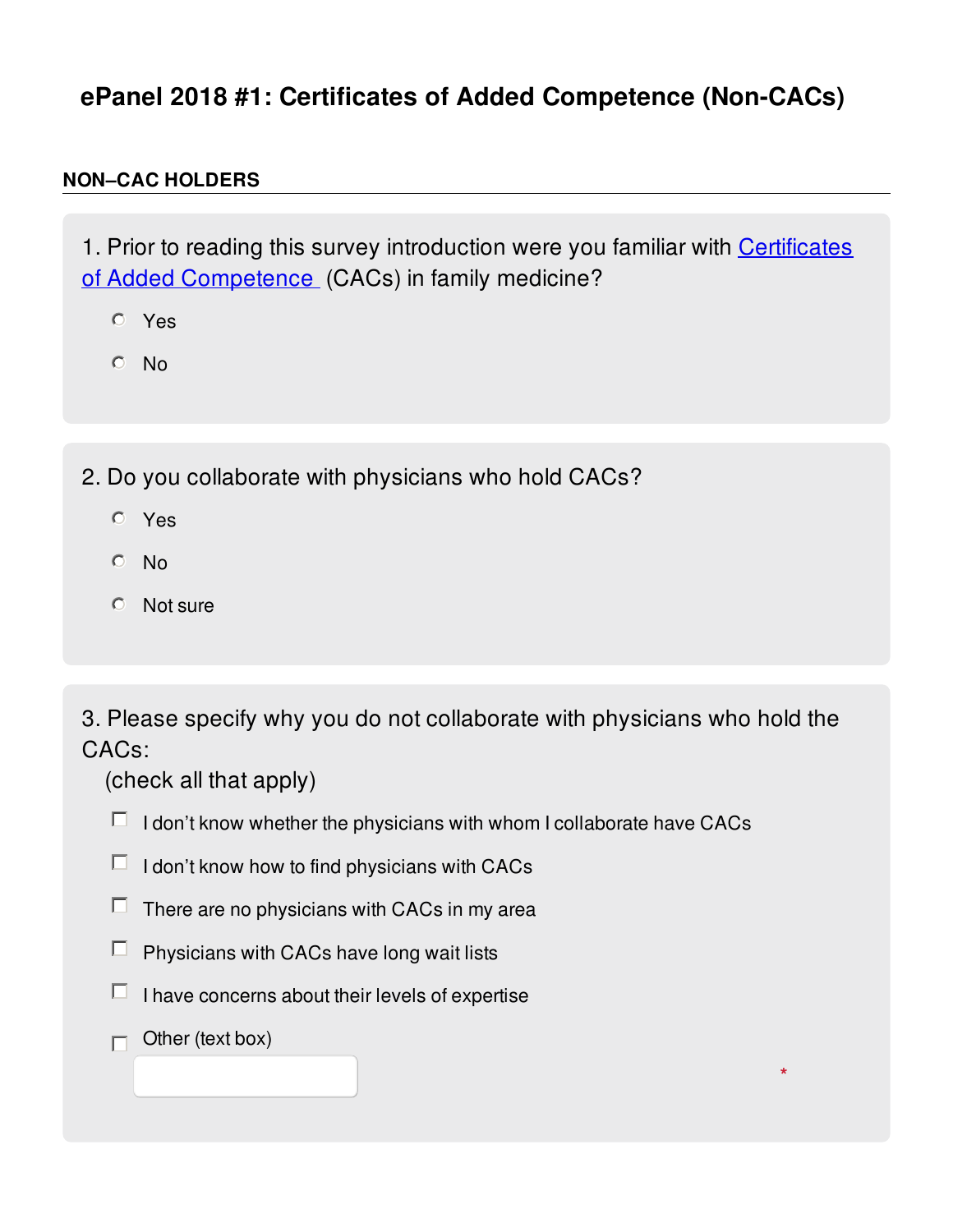- 4. Describe how you collaborate with physicians who hold CACs : (check all that apply)
	- They are members of your team
	- You call them for consultations
	- You refer patients to them
	- Other (please specify)

 5. Do you find colleagues with CACs to be helpful resources to you in your practice?

**\***

 $\degree$  Very helpful  $\degree$  Helpful  $\degree$  Somewhat helpful  $\degree$  Not helpful

 6. Has the implementation of CACs affected your personal practice or career?

- $\degree$  Very positively  $\degree$  Positively  $\degree$  No impact  $\degree$  Negatively
- Very negatively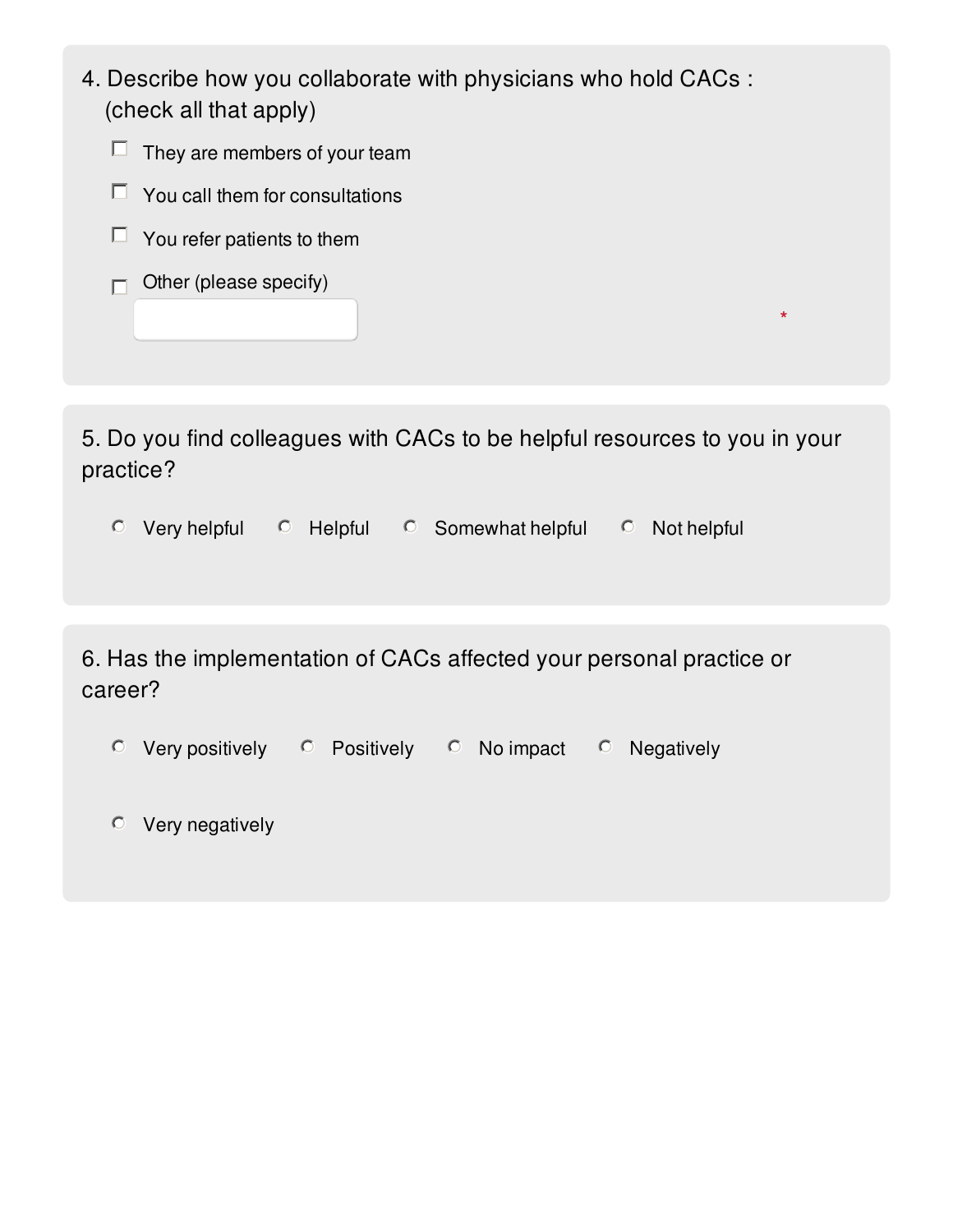7. Please specify how the implementation of CACs negatively affected your personal practice or career:

(check all that apply)

- Fewer job opportunities
- Lower income П.
- $\Box$ Altered perception of comprehensive family physicians' knowledge
- $\Box$ Additional level of terminology to keep track of
- $\Box$ Pressure to obtain additional certification
- Other (please explain)  $\Box$

 8. Please specify how the implementation of CACs positively affected your personal practice or career:

**\***

**\***

(check all that apply)

## $\Box$  Greater support

- Better care for patients
- $\Box$ Expedited access to relevant clinical expertise
- $\Box$ Improved perception of family physician expertise in relevant areas
- Other (please explain)  $\Box$